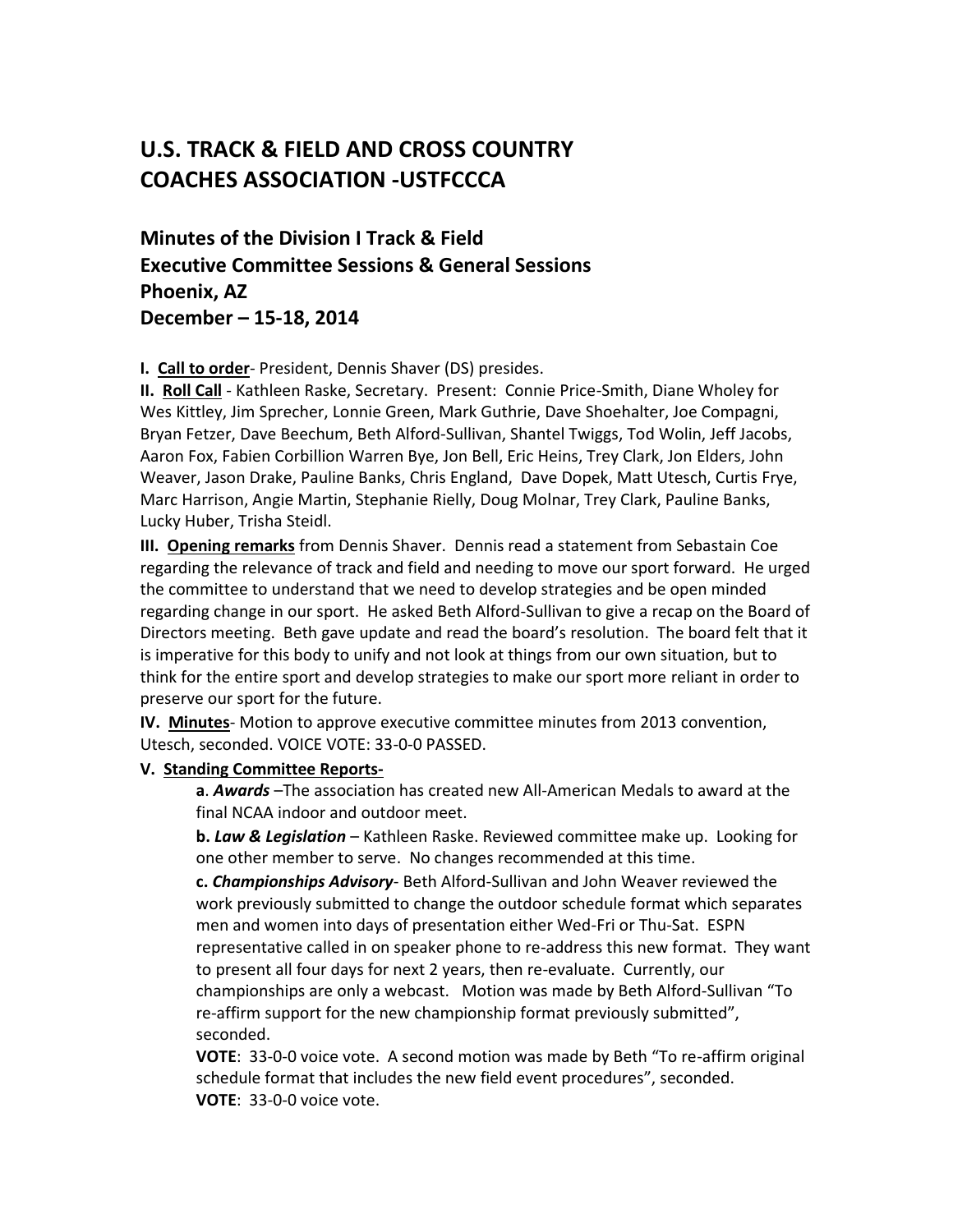**d.** *Nominations-* Election for 2nd vice president and at large board of directors will be voted on during this convention. Committee will move a slate forward:

**President**-Connie Price-Smith (Southern Illinois)

**Vice President**-John Weaver (Appalachian State)

**2 nd Vice President**- David Shoehalter (Yale)

**Board of Directors at large-** Steve Keith (Vanderbilt)

**e.** Law & Legislation- Kathleen Raske reviewed the committee structure. Looking for one more member to serve on committee. No updates or amendments to the bylaws.

# **VI. Working Group Reports**

*Marketing & Promotions-* Terry Vanlaningham gave report on results from survey conducted. They are working on a marketing manual to be published on association website that will include marketing guidelines, best practices, social media usage, etc.

# **VII. Miscellaneous Presentations**

- **a. NCAA Membership Services** representative Charnell Kemper gave update on new NCAA governance structure and answered questions regarding structure of the board, division I council and autonomy conferences.
- **b. Track & Field/Cross Country Assessment Project- Jeff Schemmel**
- **c. NCAA Sport Committee Chair & Liaison- Jeff Mylinski/Gina Sperry-**Asked for feedback on separate genders for outdoor championships. Discussion on ESPN's role reversal this year moving forward with support for change. NCAA committee wanted entire membership involved. The championships cabinet will be changing with the new governance structure.

# **VIII. Old Business**

- a. Reorganization of Outdoor Championship final site (see championships advisory committee)
- b. Review of Indoor and Outdoor technical manuals.
- c. Implementation of Early Signing Period and February date. Motion: To change(Fetzer). 2<sup>nd</sup> (Wolin). Vote: 43-0-0. Passed.
- d. Non-Accepted Rules Proposals Submitted 2015. John Weaver reviewed responses from survey that 70% of the membership participated.
- e. Implementation of NCAA Strength & Conditioning Legislation
- f. Restructuring of NCAA Division I Governance. We will know more after NCAA meetings in January 2015.
- g. Continued Discussion on Defining Collegiate Track & Field Competitions. The approach will be to look at outdoor track first. Creation of a working document of broad concepts first to be brought forward and continue work throughout the year.
- h. Proposals Previously Passed/Reviewed (after moratorium)
	- a. Consideration of Delayed Enrollment for Former Military Personnel (Hayes)
	- b. Submittal of 144/156 Day Practice Season Legislation (Henry)

# **IX. New Business-**

a. Proposals Submitted for Consideration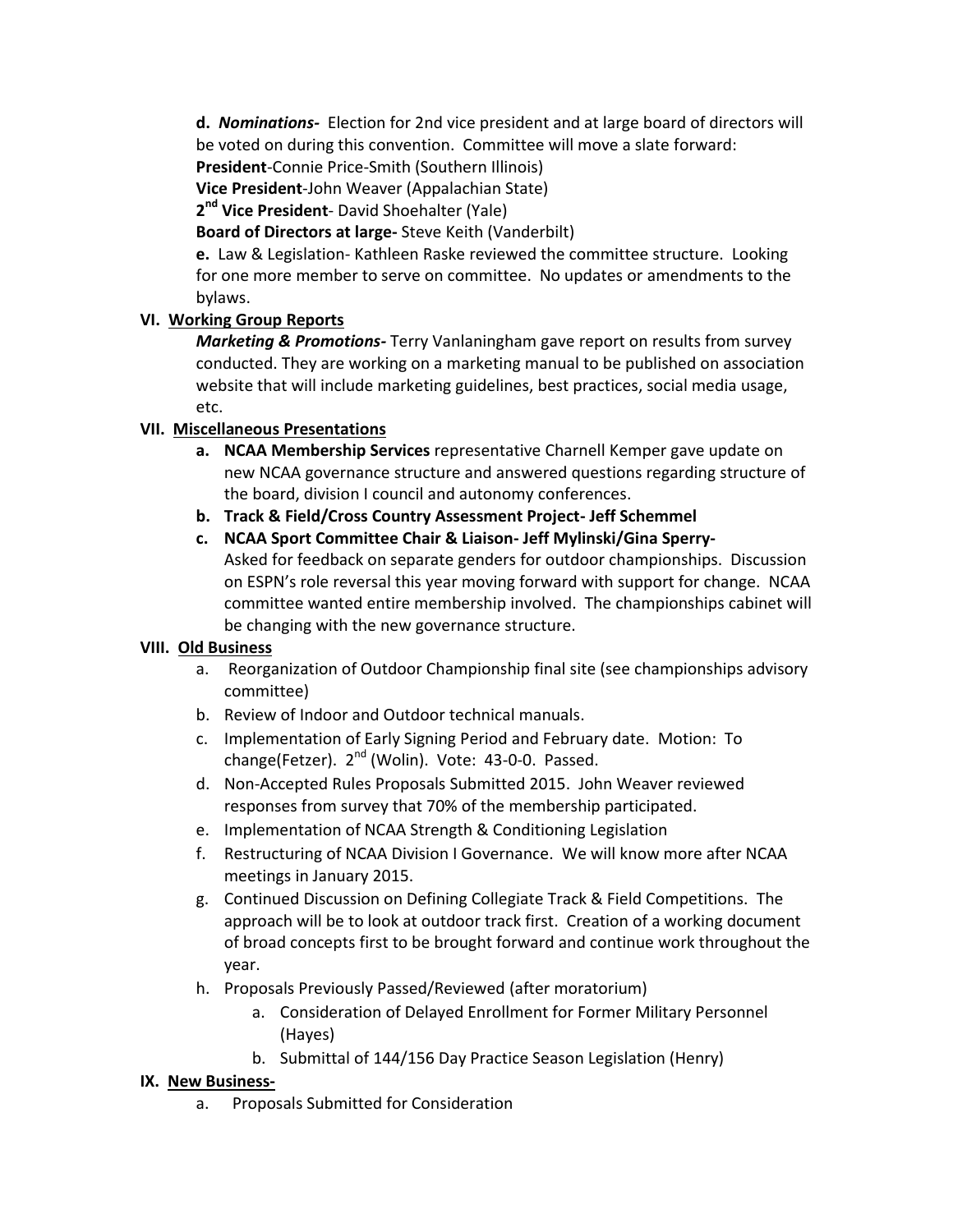- a. Assigned Practice Times at Indoor & Outdoor Championships (Henry). Motion: To table this and created a working group to look at how this would be assigned and overall feasibility (Shaver). Vote: 34-0-0.
- b. Permitting Covering of Travel Expenses of Recruit's Parents/Guardians (Henry). Motion: To table and wait until the autonomy group votes (Raske/Fetzer). Vote: 34-0-0.
- c. Permitting of Text Messaging with Recruits. Motion: To allow the use of text messaging to PSAs under the same rules as phone calls (Utesch/Price-Smith). Vote: 34-0-0. Passed. Time Sensitive.
- d. Access Maximum Scholarship Equivalency Limits (Vanhootegem). Nontime sensitive. Motion: Table for further discussion and review (Frye). Vote: 32-2-0.
- e. Expanded Recruiting Duties for Volunteer Coaches (Hipp). Time sensitive. Motion: To allow volunteer coaches to call recruits (Frye). Vote: 32-2-0. Passes.
- f. Seeding Procedures at the NCAA Championships (Gondak/Compagni). Motion: To reseed NCAA running events that advances from  $1<sup>st</sup>$  to final round based on seasonal best performances. Vote: 0-34-0. Defeated. DS appointing a working group to study this, chaired by Gondak.
- g. Reduced Number of NCAA Qualifiers from 48 to 32 at Preliminary Sites (Dudley). Vote: 33-1-0. Defeated.
- h. Establish distinct Cross Country and Track & Field Seasons with no overlap of season. (Kraft). Vote: 34-0-0. DS to create a working group chaired by Chris Baptiste.
- b. TFRRS Meet Schedule Database on hold.
- c. Prepare Agenda for NCAA Sport Committee Meeting
- d. Prepare Agenda for Conference Breakout Sessions

# **X. Reports from Conference Breakout Sessions**

# **XI. Announcements & Closing Comments**

- 12/15/14- Meeting called to order 8:00am. Adjourned at 12:30pm.
- 12/16/14- Meeting called to order 8:00am. Adjourned at 11:00am.
- 12/17/14- Meeting called to order 8:05am. Adjourned at 10:00am.
- 12/18/14- Meeting called to order 8:05am. Adjourned at 9:00am.

# **II. Division I T&F General Sessions Meeting Minutes - December 16-18, 2014**

- a. **Call to order** President, Dennis Shaver (DS) presides. Dennis welcomed membership and commented on our "state of union" and that we must think globally to make positive changes and fight for our sports.
- b. **Minutes** Secretary, Kathleen Raske. Motion: To approve convention minutes from 2013 convention as submitted (Utesch/Weaver). VOICE VOTE: Unanimous. PASSED.
- c. **NCAA presentation** Charnell Kemper presented the changed in NCAA governance structure.
- d. **Indoor NCAA announcements** University of Arkansas shared updates to the facility with new areas for warm ups and throws.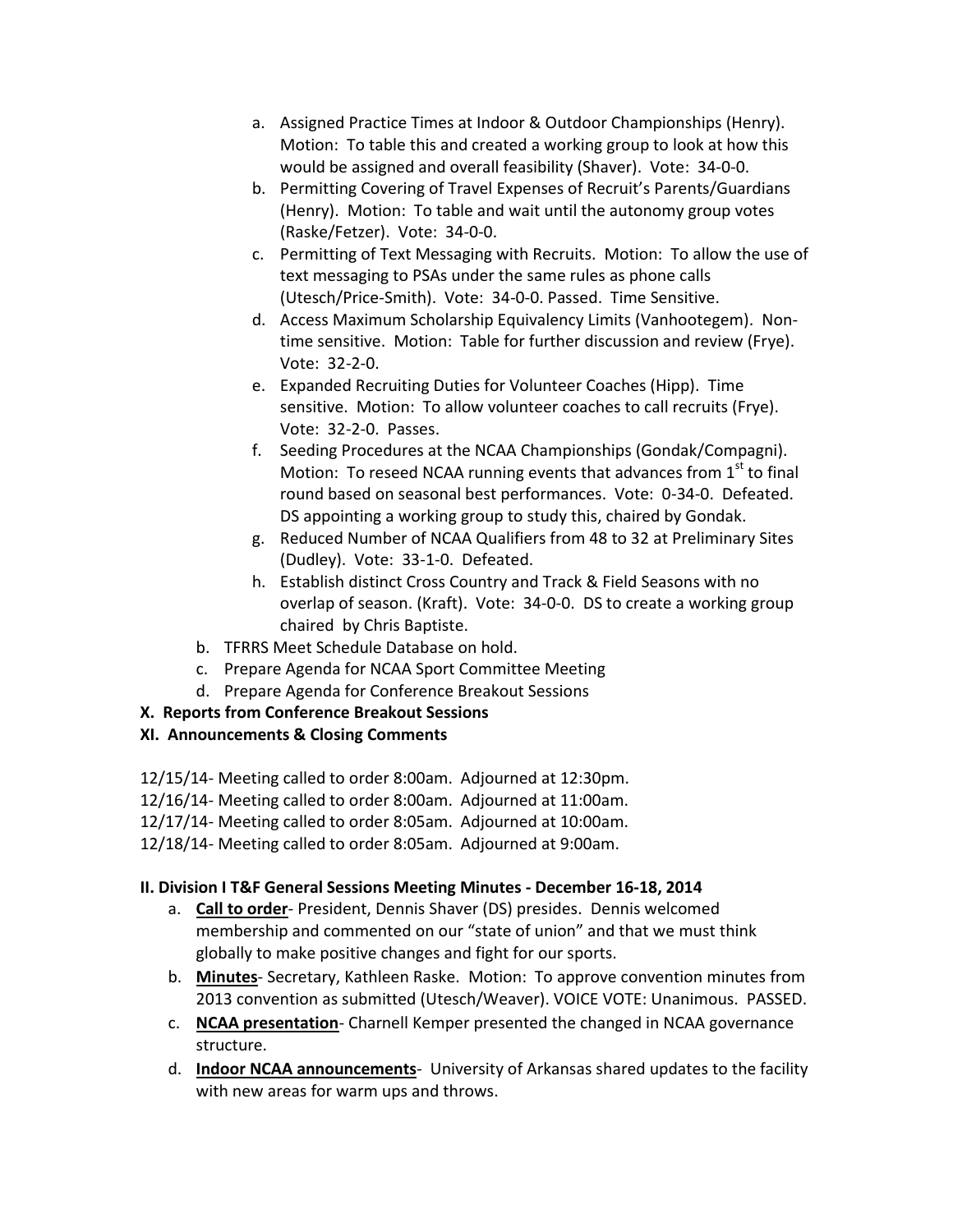- e. **Outdoor NCAA announcements** University of Oregon shared information regarding media, hospitality, fan zone and future dates for Hayward Field events.
- f. **Standing Committee Reports-**

**1.** *Awards* –The association has created new All-American Medals to award at the final NCAA indoor and outdoor meet.

**2.** *Law & Legislation* – Kathleen Raske. Reviewed committee make up. Looking for one other member to serve. No changes recommended at this time.

**3.** *Championships Advisory*- John Weaver reviewed the work previously submitted to change the outdoor schedule format which separates men and women into days of presentation either Wed-Fri or Thu-Sat. ESPN representative called in on speaker phone to re-address this new format. They want to present all four days for next 2 years, then re-evaluate. Currently, our championships are only a webcast.

**VOTE**: 33-0-0 voice vote. A second motion was made by Beth "To re-affirm original schedule format that includes the new field event procedures", seconded. **VOTE**: 33-0-0 voice vote.

**4.** *Nominations-* Chair: Aaron Fox. Election for 2nd vice president and at large board of directors will be voted on during this convention. Committee will move a slate forward for vote:

**President**-Connie Price-Smith (Southern Illinois)

**Vice President**-John Weaver (Appalachian State)

**2 nd Vice President**- David Shoehalter (Yale)

**Board of Directors at large-** Steve Keith (Vanderbilt)

**5**. **Law & Legislation-** Kathleen Raske reviewed the committee structure. Looking for one more member to serve on committee. No updates or amendments to the bylaws.

# d. **NCAA Updates-**

i. Gina Sperry and Jeff Mylinski explained processes and role in NCAA process with the primary responsibility of oversight for championships. Jeff shared website information including meet management violations and where this is located within website.

ii. Bob Podkaminer reviewed rules process including how to submit rule changes and criteria (i.e. need support of 2 head coaches). Rules chair (John McNichols) commented on the rules survey conducted with almost 70% response was written b by the NCAA.

# **f. Old Business-**

- 1. Reorganization of Outdoor Championship final site (see championships advisory committee)
- 2. Implementation of NCAA Strength & Conditioning Legislation
- 3. Defining Collegiate Track & Field Competitions.
- 4. Proposals Previously Passed/Reviewed (after moratorium)
	- i. Consideration of Delayed Enrollment for Former Military Personnel (Hayes)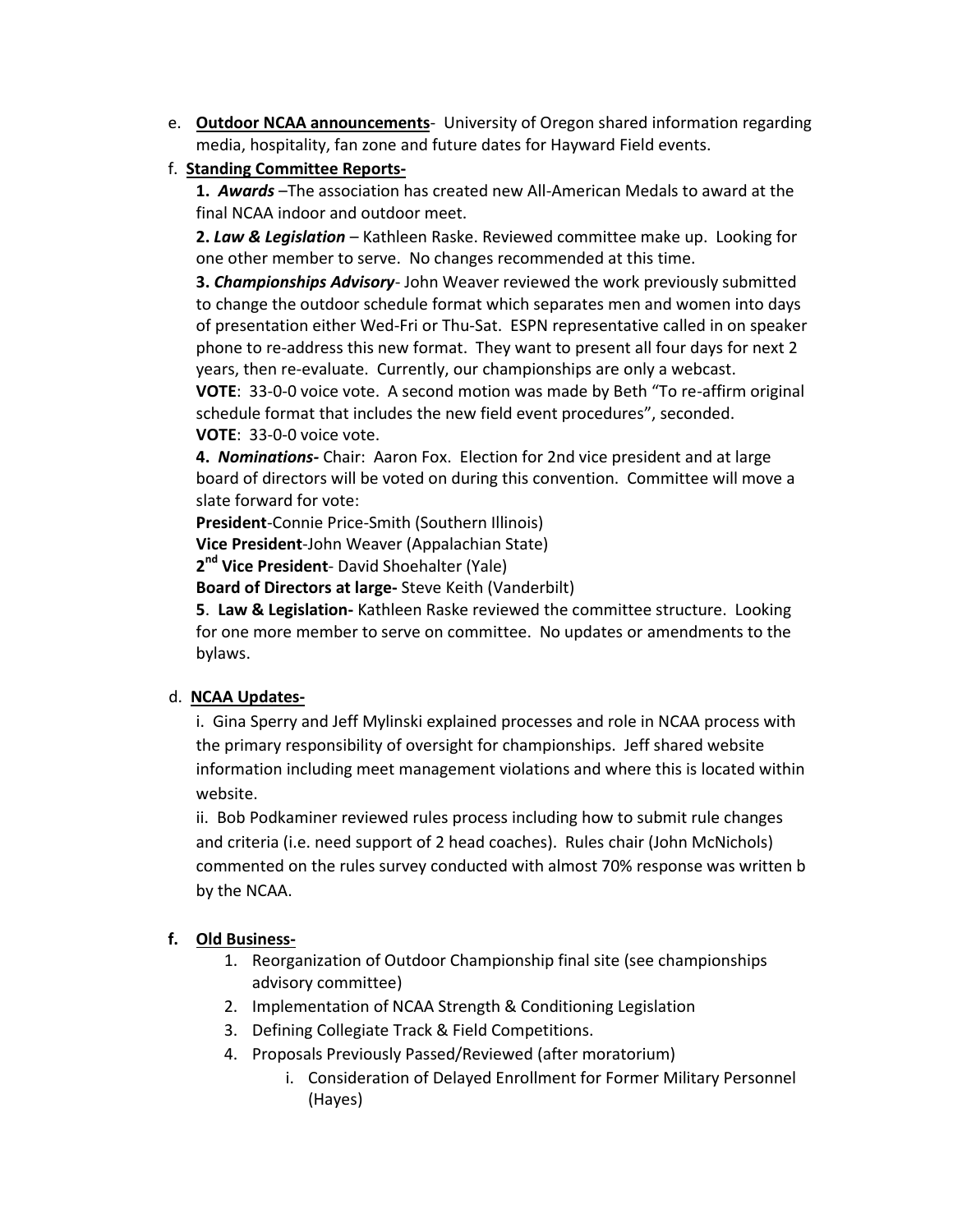ii. Submittal of 144/156 Day Practice Season Legislation (Henry)

### g. **New Business-** Proposals Submitted-

- 1. Assigned Practice Times at Indoor & Outdoor Championships (Henry). DS created a working group to look at how this would be assigned and overall feasibility for facility and safety issues.
- 2. Permitting Covering of Travel Expenses of Recruit's Parents/Guardians (Henry). Tabled to wait until the autonomy group votes.
- 3. Permitting of Text Messaging with Recruits. Motion: To allow the use of text messaging to PSAs under the same rules as phone calls (July 1 after completion of Junior year). Time Sensitive.
- 4. Access Maximum Scholarship Equivalency Limits for programs that sponsor XC/IT/OT (Vanhootegem). Non-time sensitive. Tabled for further discussion and review.
- 5. Expanded Recruiting Duties for Volunteer Coaches (Hipp). To allow volunteer coaches limited additional recruiting responsibilities beyond those already permitted. Time sensitive.
- 6. Seeding Procedures at the NCAA Championships (Gondak). Failed. DS to create a working group to study, chaired by Gondak.
- 7. Reduced Number of Qualifiers (32) at Preliminary Sites (Dudley). Failed.
- 8. Distinct Cross Country and Track & Field Season (Kraft). Passed with DS creating a working group to establish dates. Opened to floor for discussion.
- 9. Definition of a collegiate track and field meet. DS opened floor for discussion.

# g. **Other-**

- i. 2014 NCAA Outdoor Championship host- Eugene, OR gave site report.
- ii. Accusplit Relay Awards Presentation- Steve Simmons.

### **III. Division I T&F Voting Session Meeting Minutes - December 18, 2014**

- a. Dennis Shaver called session to order.
- b. Voting Procedures were explained using the new technology. Membership Vote: One vote per member coach. Unit Vote: One vote per member program. Men's and women's programs have one vote each. Combined programs have two votes each.
- c. Voting Session Results:
	- i. Reorganization of the NCAA outdoor championships schedule at final site. VOTE: 304-45-42. Passes.
	- ii. Implementation of early signing period. VOTE: 320-77-17. Passes.
	- iii. Exemption for military from NCAA rule 14.2.3 VOTE: 282-94-35. Passes.
	- iv. Use of text messaging in accordance with phone regulations. VOTE: 354-51-8. Passes.